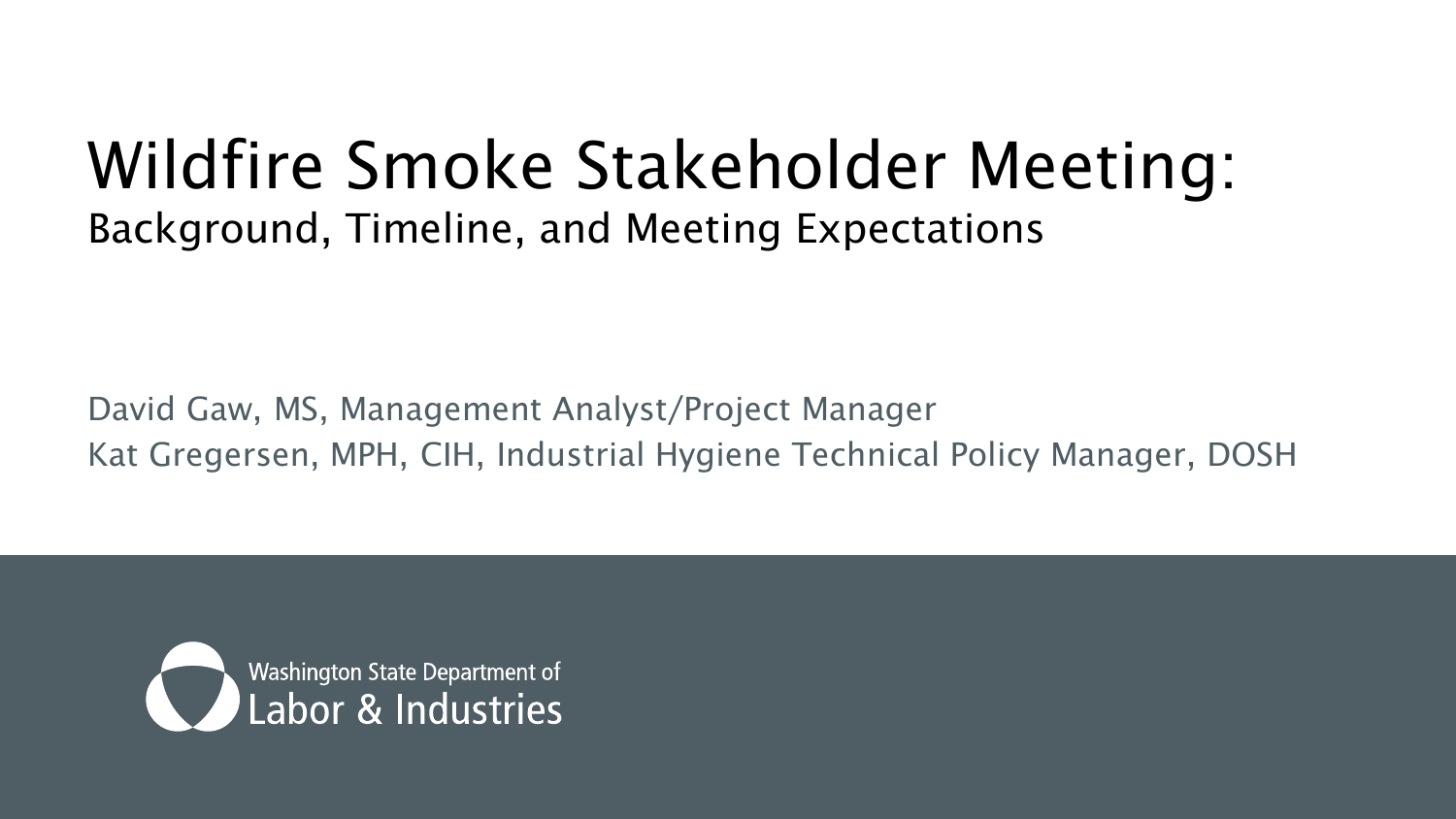# Today's Meeting Agenda

- Zoom Platform
- Background
- Timeline
- Meeting Expectations and Norms
- Presentation by Dr. Matt Kadlec, PhD (~45 min)
- Break
- **Presentation by Dr. Elena Austin, ScD (~45 min)**
- Discussion of Q&A Expectations
- Q&A Session (~30 min)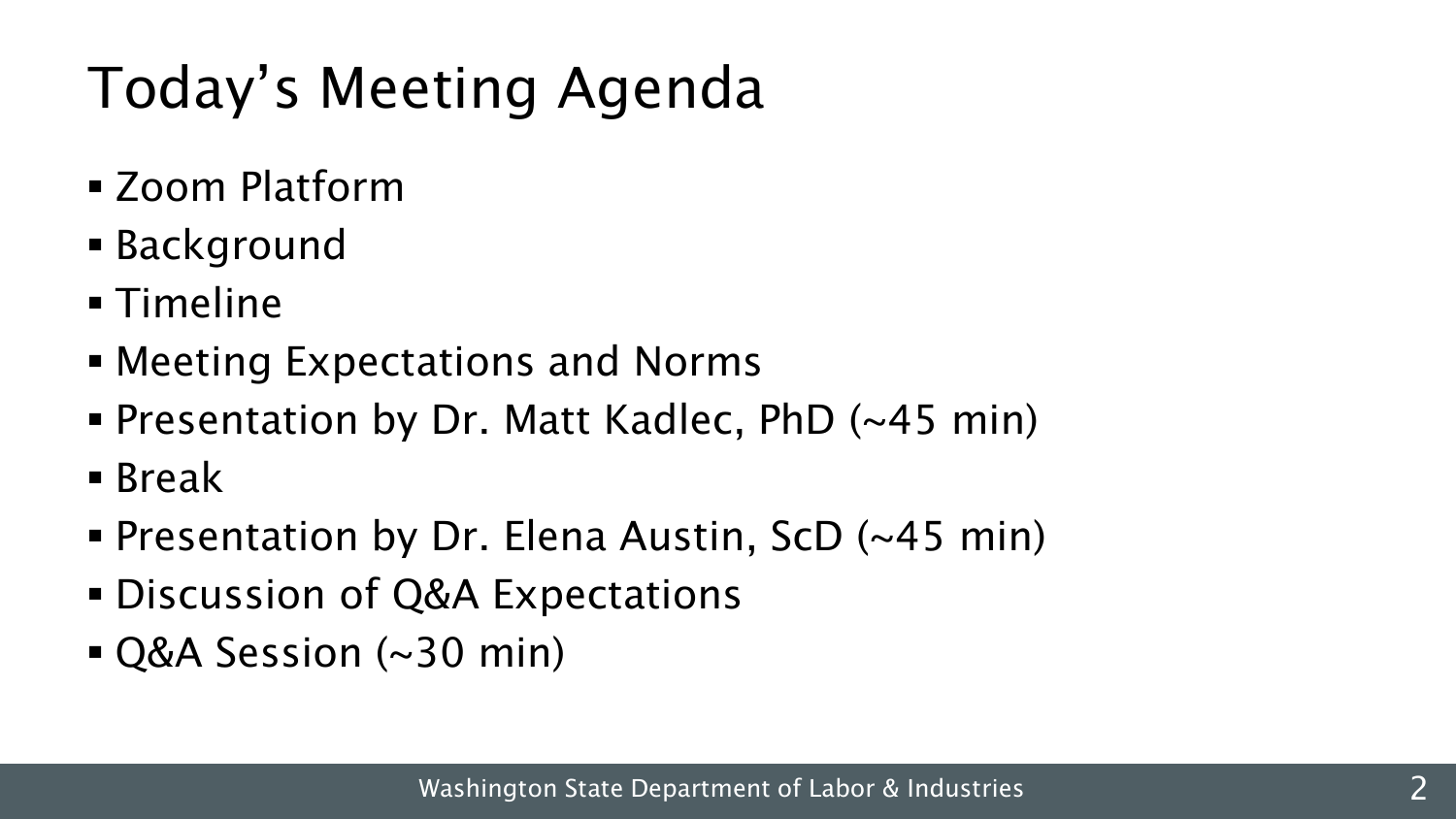#### Intro to the Zoom Platform

Online

- ‒ Controls at the bottom
- ‒ Interpreter Channel or Globe Icon (EN or ES)
- ‒ Q&A feature/tool: technical questions regarding presentation
- ‒ Chat feature/tool: zoom issues/general info
- ‒ Raise Hand Option: for live questions at the end of the presentation

#### Phone

- ‒ To raise/lower hand use \*9
- ‒ To mute/unmute use \*6

NOTE: Speakers will be speaking slowly because of concurrent interpretation. Please be patient.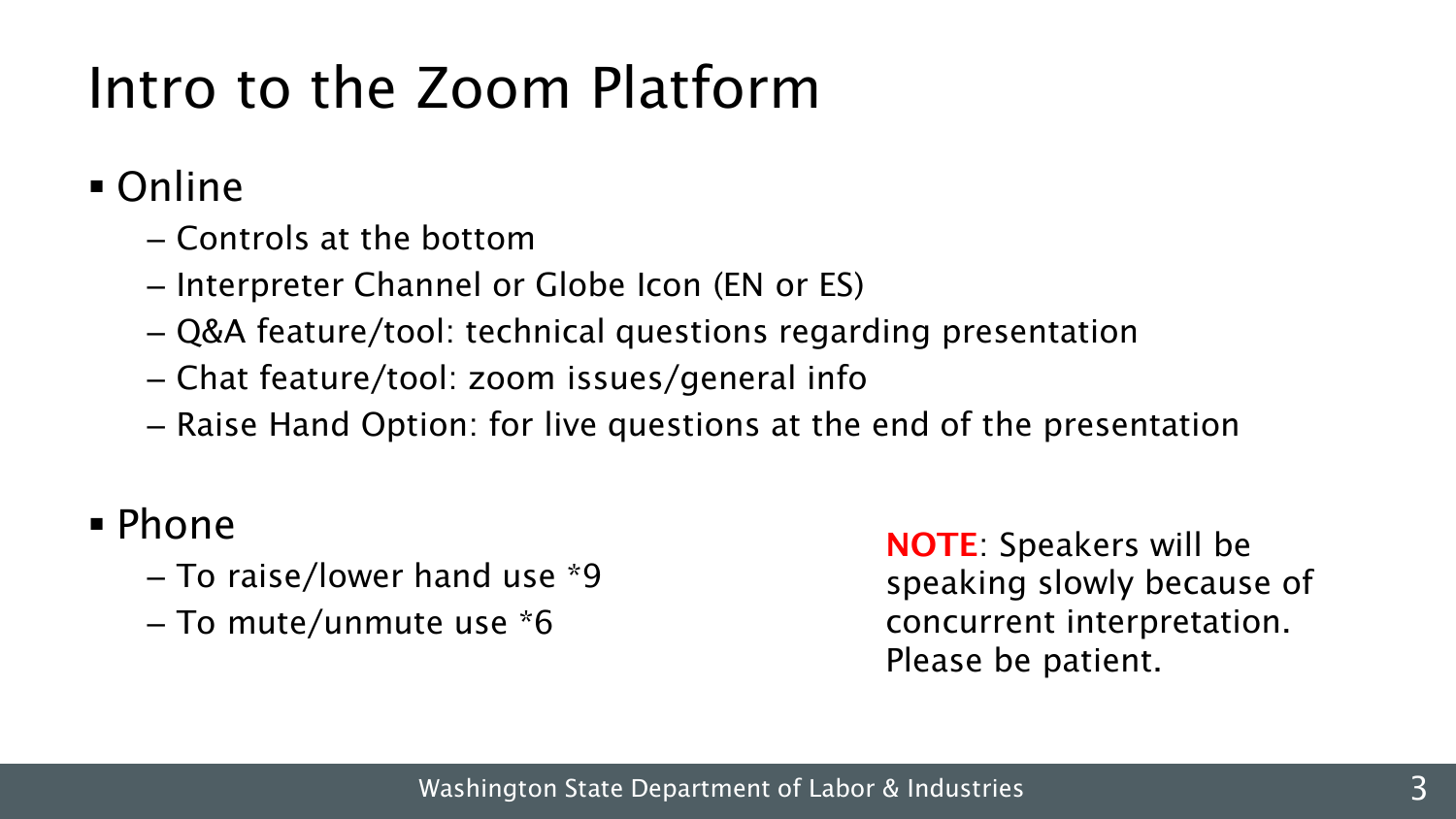#### Background

Why we are doing this rulemaking

- **Petition received**
- Wildfire trends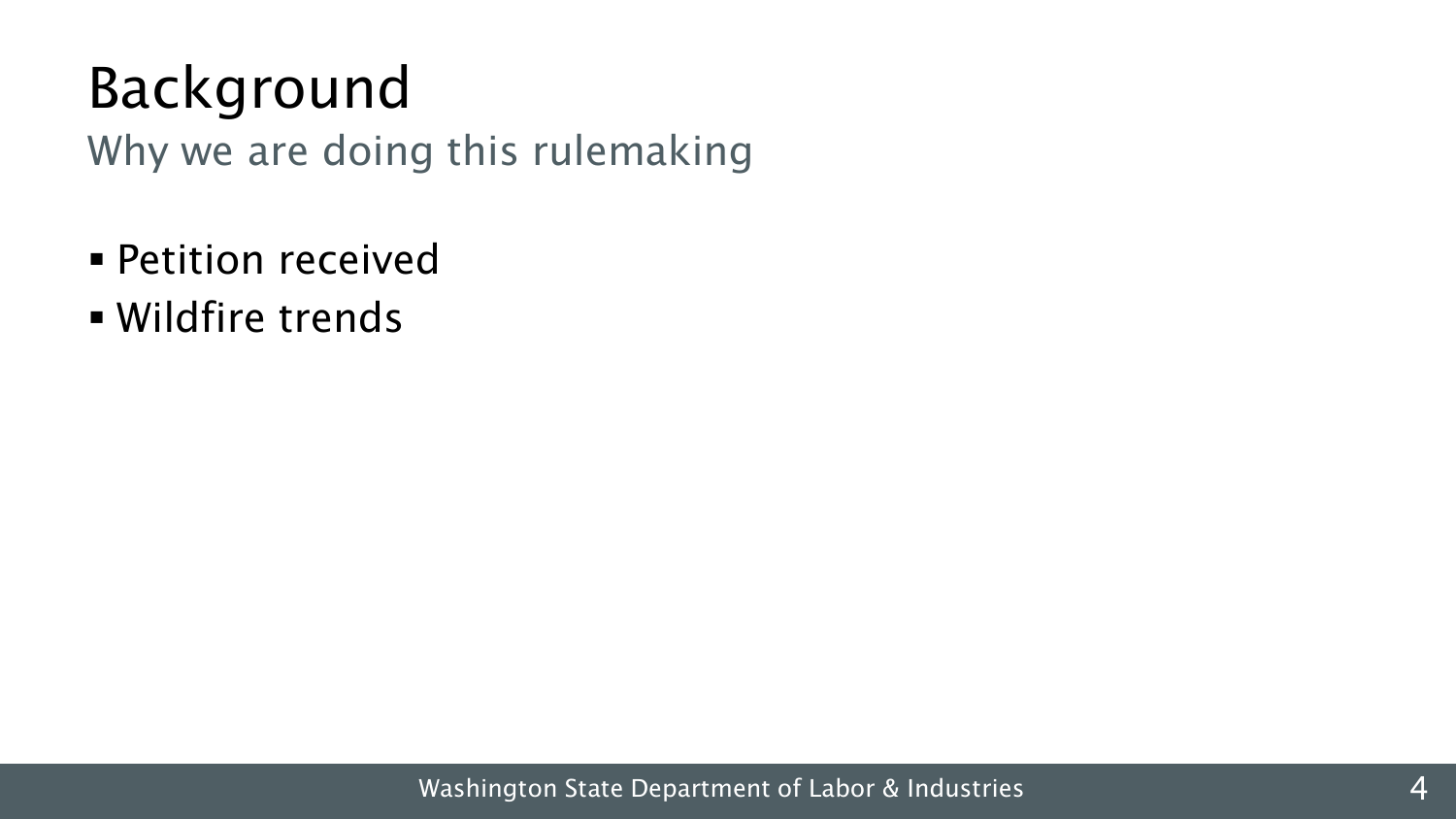# Timeline: Looking Back

- Petition Received
- Several stakeholder meetings January 2021 June 2021
- Emergency rulemaking July 2021 November 2021
- Comments on emergency rule implementation sought Fall 2021
- Planning for stakeholder meeting Fall Winter 2021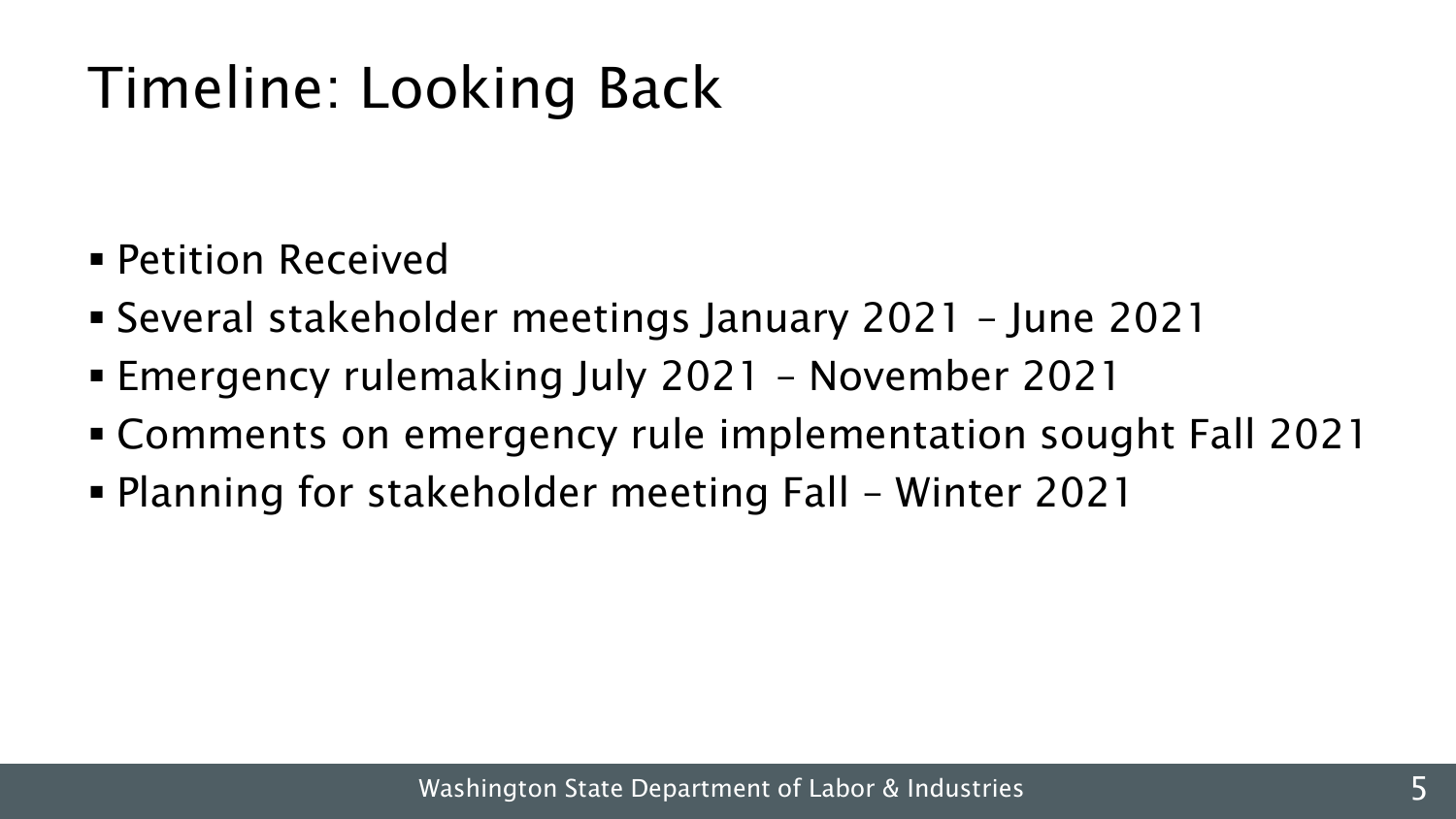# Timeline: Looking forward

- Upcoming stakeholder meeting topics:
	- ‒ How to measure wildfire smoke
	- ‒ Threshold-setting for voluntary use of respirators
	- ‒ Discussion of potential mandatory use of respirators
	- ‒ Review of draft proposal of rule
- Draft rule to economic analysis prior to 2022 wildfire season
	- ‒ Recognize economic analysis can be time-consuming; may not be able to complete prior to 2022 season
	- ‒ If we don't have a permanent rule out by 2022 season, will adopt the draft rule as an emergency rule
- Note: most future stakeholder meetings will be after leg session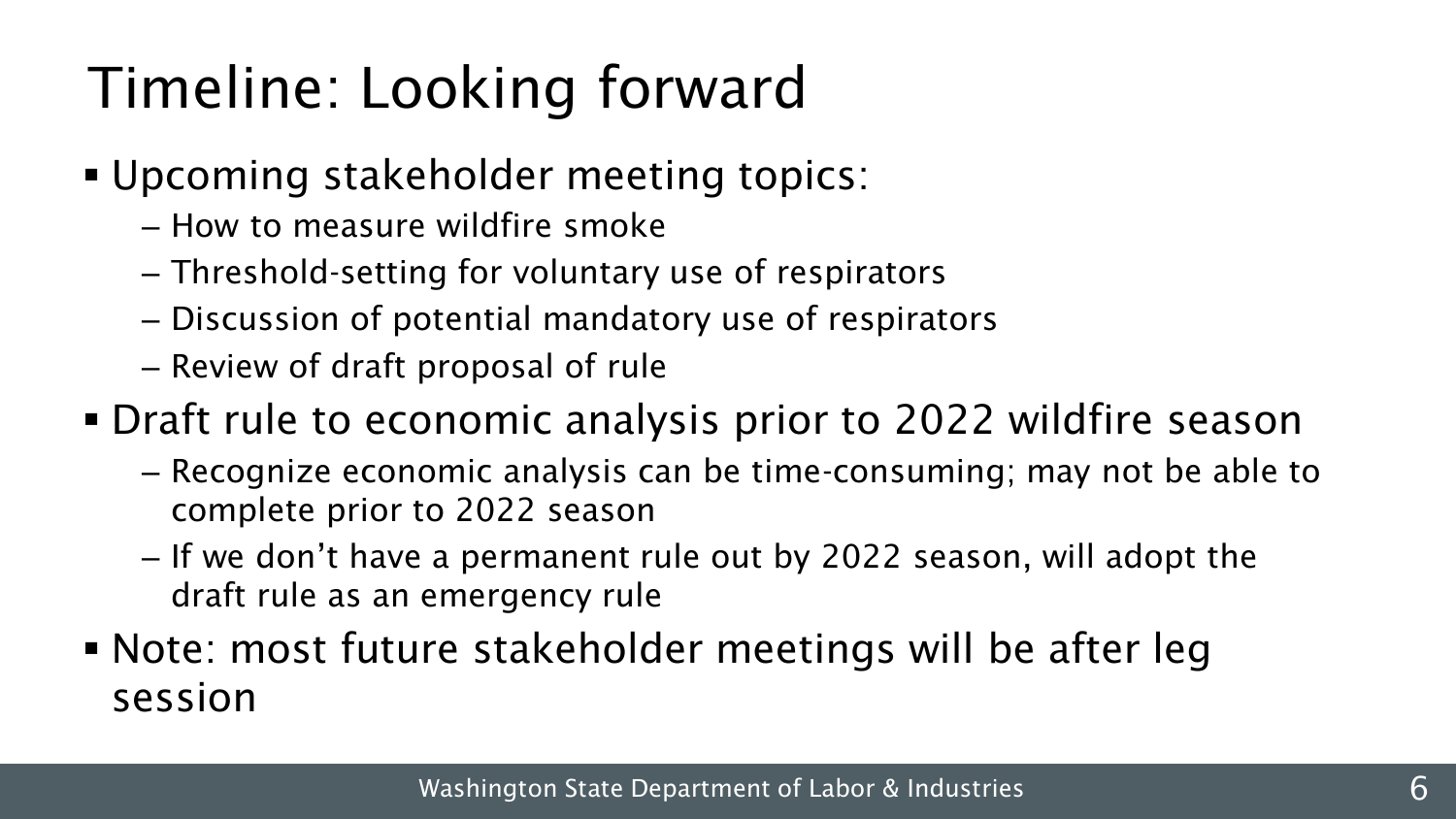#### Today's Stakeholder Meeting

- Request for additional information on the health effects of wildfire smoke
- Providing opportunity for additional voices to contribute to stakeholder knowledge base
- Primarily information-sharing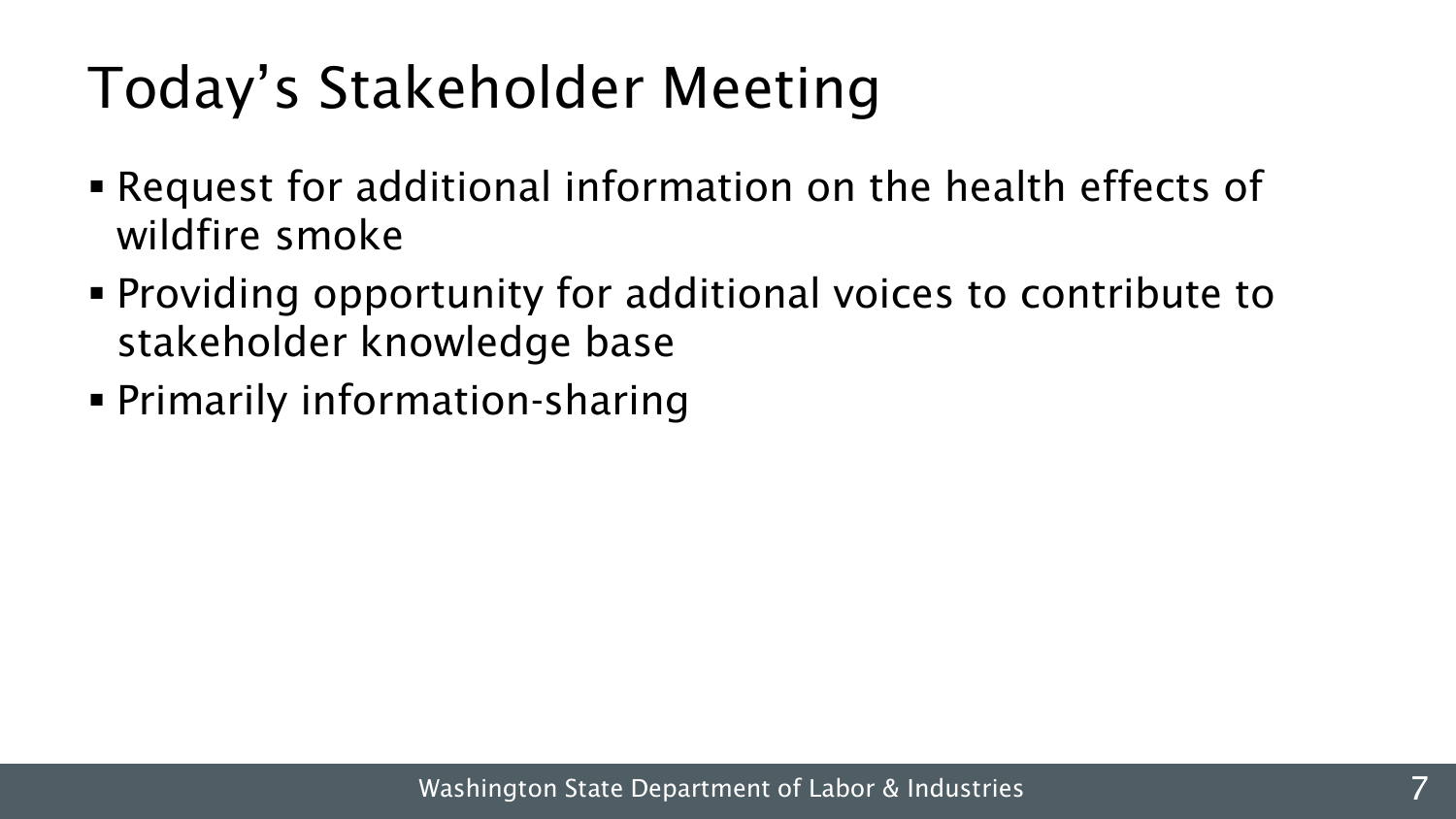#### Meeting Expectations

What will we cover today? What will we cover later?

- Concurrent Spanish interpretation; please be patient
- Data will likely sound familiar; we have shared similar in the past
- Meeting is primarily information-sharing; however there will be opportunity for Q&A at the end
- Q&A will be facilitated by L&I to ensure all speakers have a chance to answer
- Scientific/data questions to be answered by the speakers
- May be questions about how we will use the data presented; those are policy questions and will be answered by L&I DOSH either today or at later meetings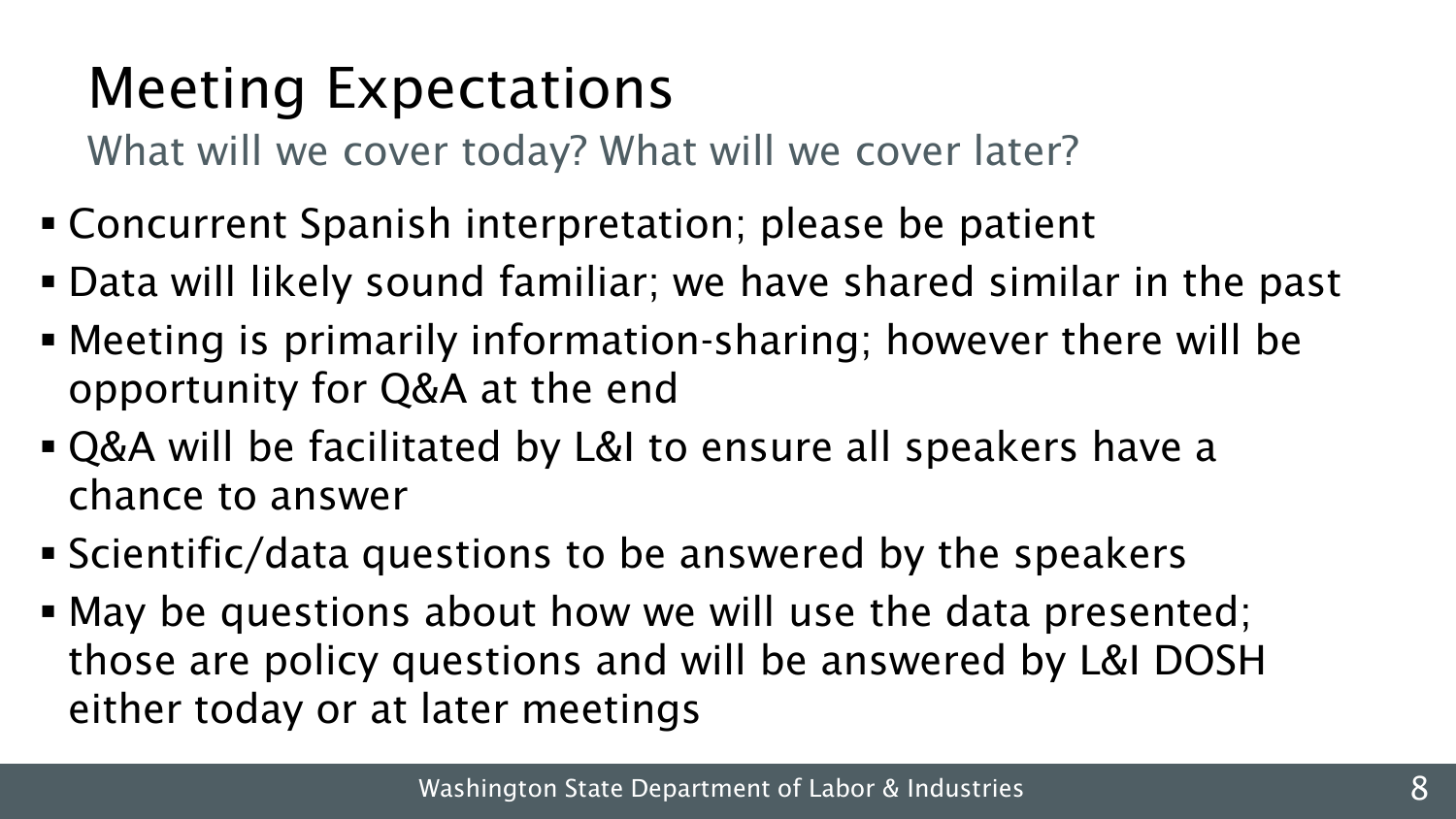#### Introducing… Matt Kadlec, PhD

Toxicologist, Washington State Department of Ecology

- *Matt Kadlec is a Senior Toxicologist with the Washington State Department of Ecology's Air Quality Program in Olympia.*
- *He assesses health risks of air pollutants, with most effort now on wildfire and residential wood smoke, and Hanford chemical wastes.*
- *Before joining the Air Quality Program in 2001, he worked at several government, academic, and private environmental toxicology laboratories.*
- *He has a PhD in Toxicology.*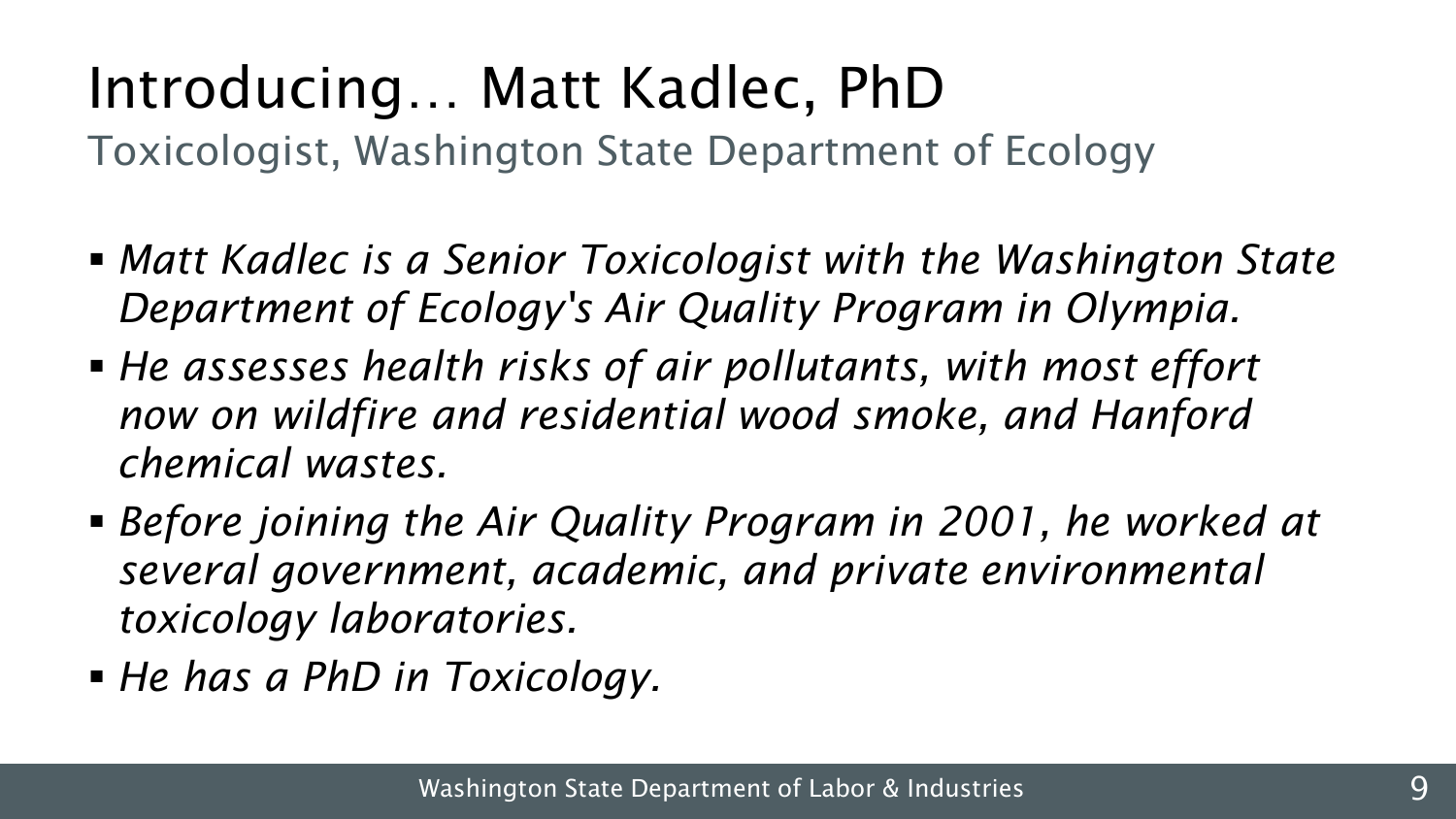# Introducing…Elena Austin, ScD, MS

- Assistant Professor, Department of Environmental and Occupational Health Sciences, School of Public Health, UW
- *Dr. Elena Austin is an Assistant Professor in the Department of Environmental and Occupational Health Sciences in at the University of Washington's School of Public Health.*
- *She works outdoor air pollution exposure metrics, air quality sensing technologies, and risk communication in farmworker populations.*
- *Dr. Austin holds a ScD from Harvard T.H. Chan School of Public Health with a focus in Exposure Assessment and Biostatistics.*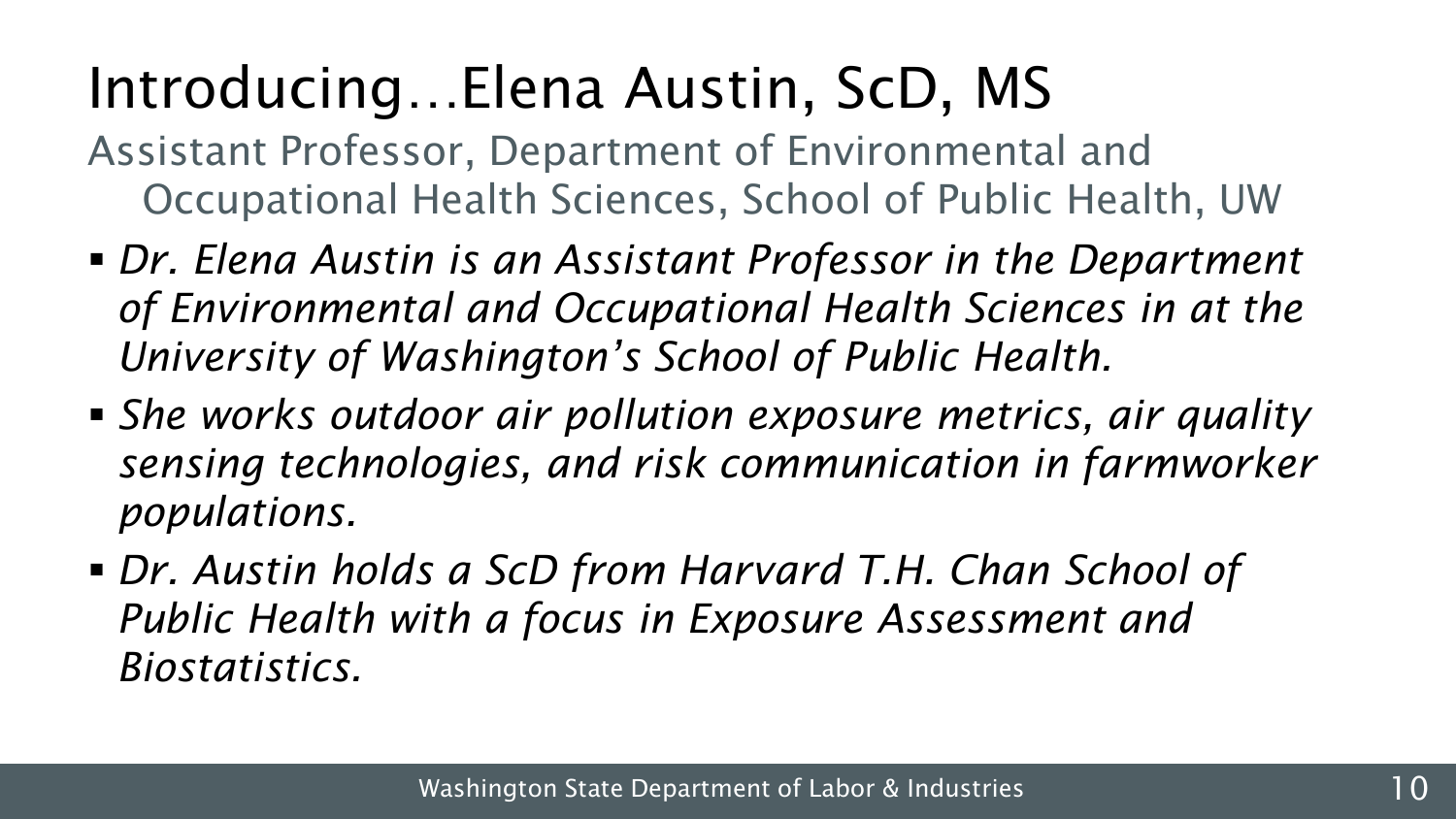#### Q&A Expectations

- Q&A will be facilitated by L&I to ensure all speakers have a chance to answer
- Scientific/data questions to be answered by the speakers
- May be questions about how we will use the data presented; those are policy questions and will be answered by L&I DOSH either today or at later meetings
- Everyone is encouraged to participate. Please participate with intention.
- This is a public work session, not a forum for debate; appreciate the diversity of perspectives.
- Maintain a respectful space. Listen to and respect other points of view.
- One person speaks at a time. Please do not interrupt other participants who are speaking.
- Since this is a public work session, anything shared has the potential to become part of a public record.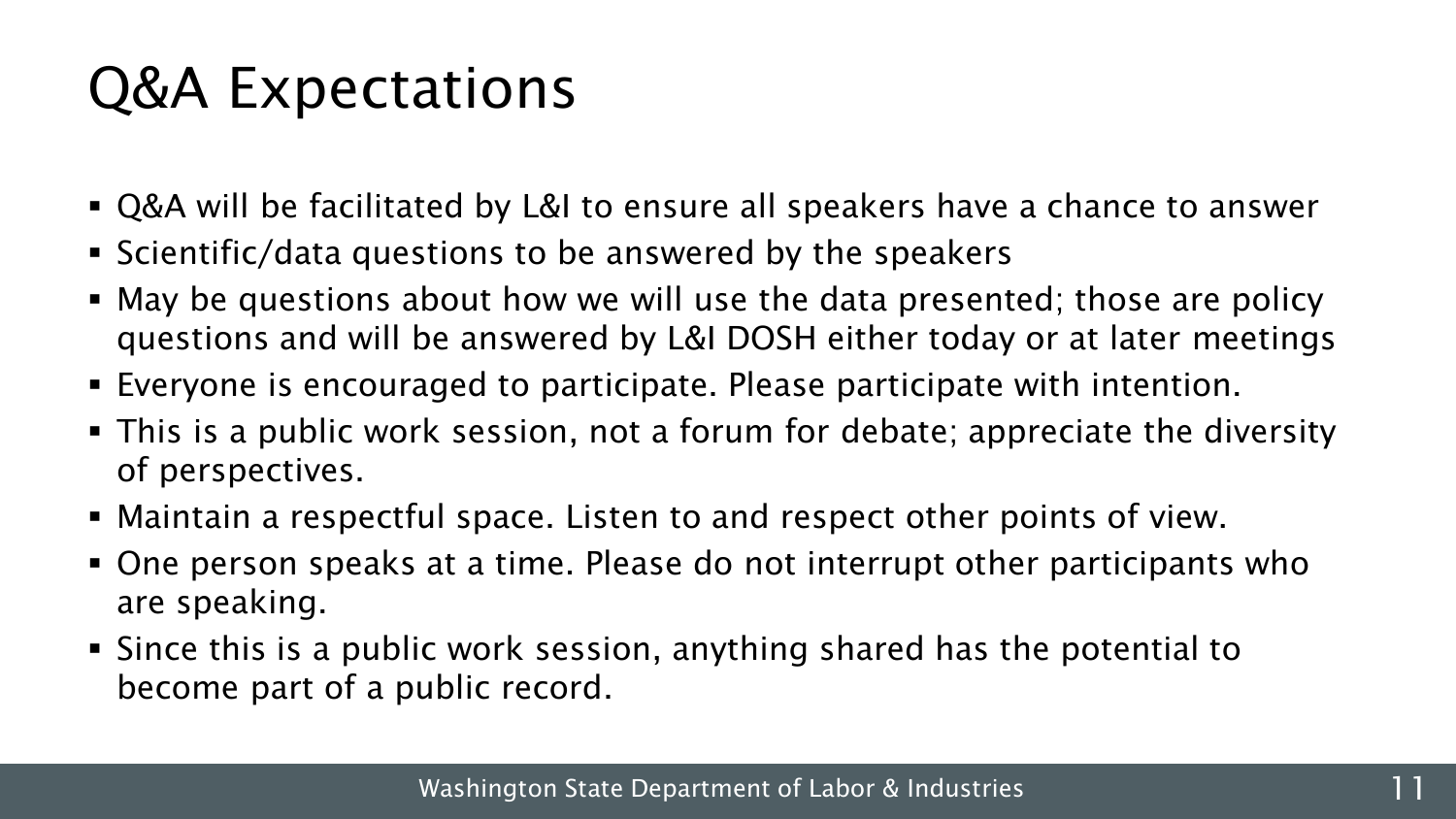# Q&A: How to Participate

If you would like to ask a question, here is how to do so

- When you speak, please state your name and the company/organization you represent.
- Please raise your hand. The meeting facilitator will call on everyone who wishes to speak.
- Submit questions and/or comments regarding the rule in the Q&A feature.
- Every public forum will have a defined topic area or areas, please stay on topic.
- You may also submit questions or comments after the meeting to our designated staff.